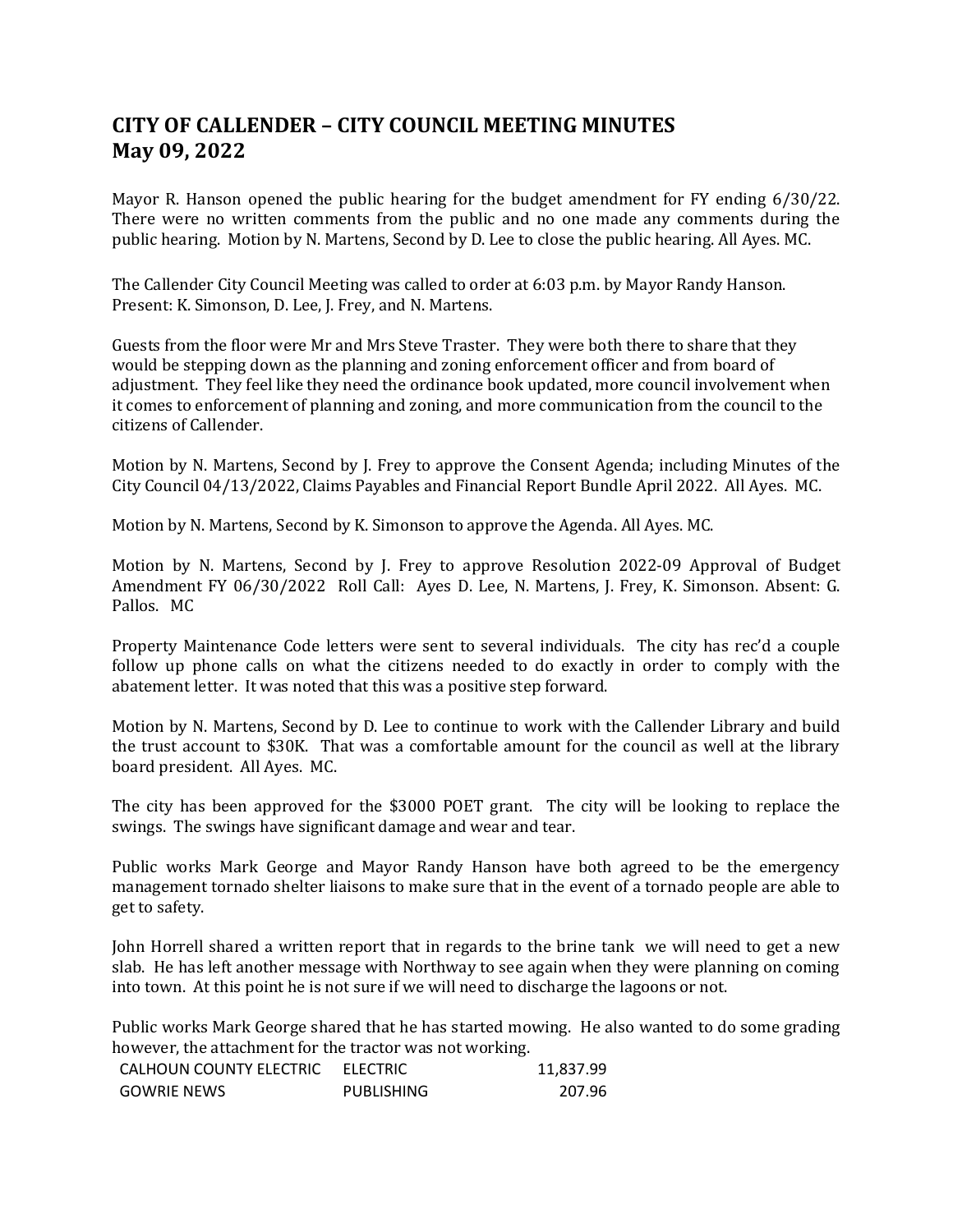| <b>IPERS</b>                              | <b>IPERS</b>                                 | 1,389.82        |                       |
|-------------------------------------------|----------------------------------------------|-----------------|-----------------------|
| IOWA UTILITIES BOARD                      | <b>DUES</b>                                  | 268             |                       |
| <b>IOWA WORKFORCE</b>                     | <b>UNEMPLOYMENT</b>                          | 300.54          |                       |
| LEHIGH VALLEY COOP TELEP                  | <b>TELEPHONE</b>                             | 481.16          |                       |
| <b>ACCESS SYSTEMS</b>                     | CONTRACT                                     | 99.66           |                       |
| <b>MENARDS</b>                            | <b>LIBRARY</b>                               | 6.93            |                       |
| MID AMERICAN ENERGY                       | <b>UTILITIES</b>                             | 532.5           |                       |
| PEDERSON SANITATION                       | <b>GARBAGE</b>                               | 1,396.25        |                       |
| WELLMARK BLUE CROSS                       | <b>HEALTH INS</b>                            | 502.23          |                       |
| <b>CITY OF CALLENDER</b>                  | <b>UTILITIES</b>                             | 1,885.80        |                       |
| NCIA REGIONAL SOLID                       | <b>DUES</b>                                  | 415.84          |                       |
| <b>DPC INDUSTRIES</b>                     | <b>CHEMICALS</b>                             | 20              |                       |
| QUILL                                     | <b>SUPPLIES</b>                              | 158.21          |                       |
| <b>HACH COMPANY</b>                       | <b>WATER SUPPLIES</b>                        | 148.92          |                       |
| GUNTHER SALT COMPANY                      | <b>SALT</b>                                  | 4,907.86        |                       |
| <b>EFTPS</b>                              | FED/FICA TAX                                 | 2,108.21        |                       |
| AG SOURCE                                 | <b>WATER TESTING</b>                         | 26.75           |                       |
| <b>STRAIGHT TALK</b>                      | <b>CELLPHONE</b>                             | 144.24          |                       |
| HORRELL ENVIRONMENTAL                     | <b>CONTRACT</b>                              | 780             |                       |
| <b>KATE PETERSON</b>                      | MILEAGE MEALS                                | 383.39          |                       |
| <b>SALES TAX</b>                          | <b>SALES TAX</b>                             | 1,888.82        |                       |
| JOHNSON LAW FIRM                          | LEGAL                                        | 650             |                       |
| WEBSTER CO SECONDARY RD SALT SAND MIXTURE |                                              | 400             |                       |
| <b>FRONTLINE WARNING</b>                  | <b>SIREN</b>                                 | 20,682.50       |                       |
| <b>VISA</b>                               | PROGRAMMING                                  | 74.73           |                       |
| <b>GROWMARK</b>                           | <b>FUEL</b>                                  | 251.19          |                       |
| <b>BUSCHER BROS CORP</b>                  | LIFT STATION GENER                           | 1,613.50        |                       |
| <b>PAYROLL CHECKS</b>                     | <b>PAYROLL CHECKS</b>                        | 7,142.54        |                       |
|                                           |                                              | EXPENSE REVENUE |                       |
|                                           | <b>GENERAL FUND</b>                          |                 | 8,086.51 38,979.42    |
|                                           | <b>ROAD USE FUND</b>                         | 1,704.90        | 4,248.22              |
|                                           | <b>EMPLOYEE BEN FUND</b>                     | 204.88          | 11,096.43             |
|                                           | <b>EMERGENCY SIREN FUND</b>                  | 20,682.50       |                       |
|                                           | <b>WATER FUND</b>                            | 10,582.70       | 10,358.90             |
|                                           | <b>SEWER FUND</b>                            | 4,470.33        | 4,702.40              |
|                                           | <b>ELECTRIC FUND</b>                         | 1,4973.72       | 23,491.97             |
|                                           | <b>STORM WATER FUND</b>                      |                 | 4,086.46              |
|                                           | <b>EMERGENCY FUND</b>                        |                 | 818.35                |
|                                           | <b>LOST FUND</b><br><b>DEBT SERVICE FUND</b> |                 | 4,336.35<br>16,711.56 |
|                                           |                                              |                 |                       |

The next regular council meeting will be on Tuesday June 14, 2022 6:00 PM.

Motion by N. Martens, Second by J. Frey to adjourn the meeting at 7:15 pm. All Ayes MC.